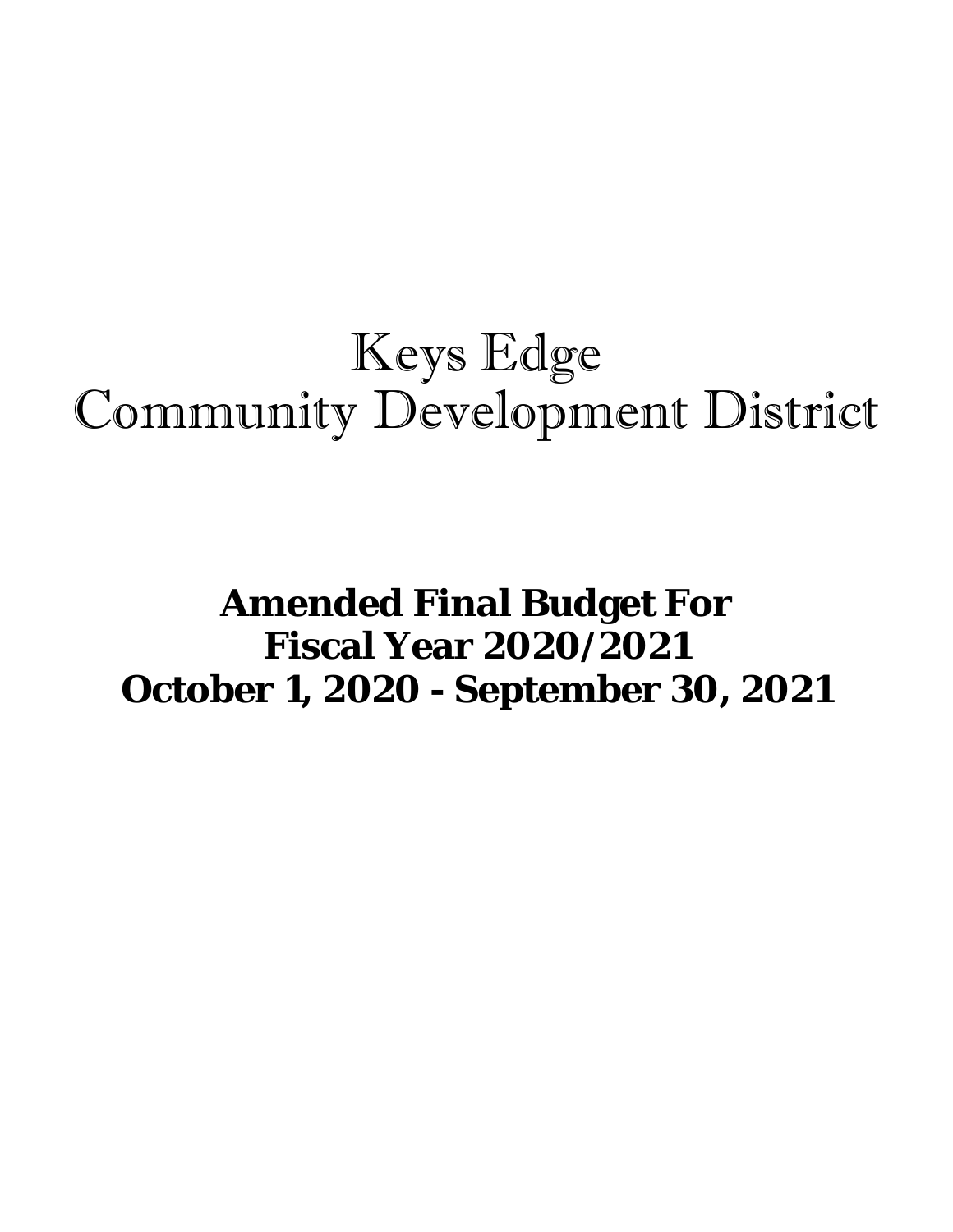### **CONTENTS**

#### **I AMENDED FINAL OPERATING FUND BUDGET**